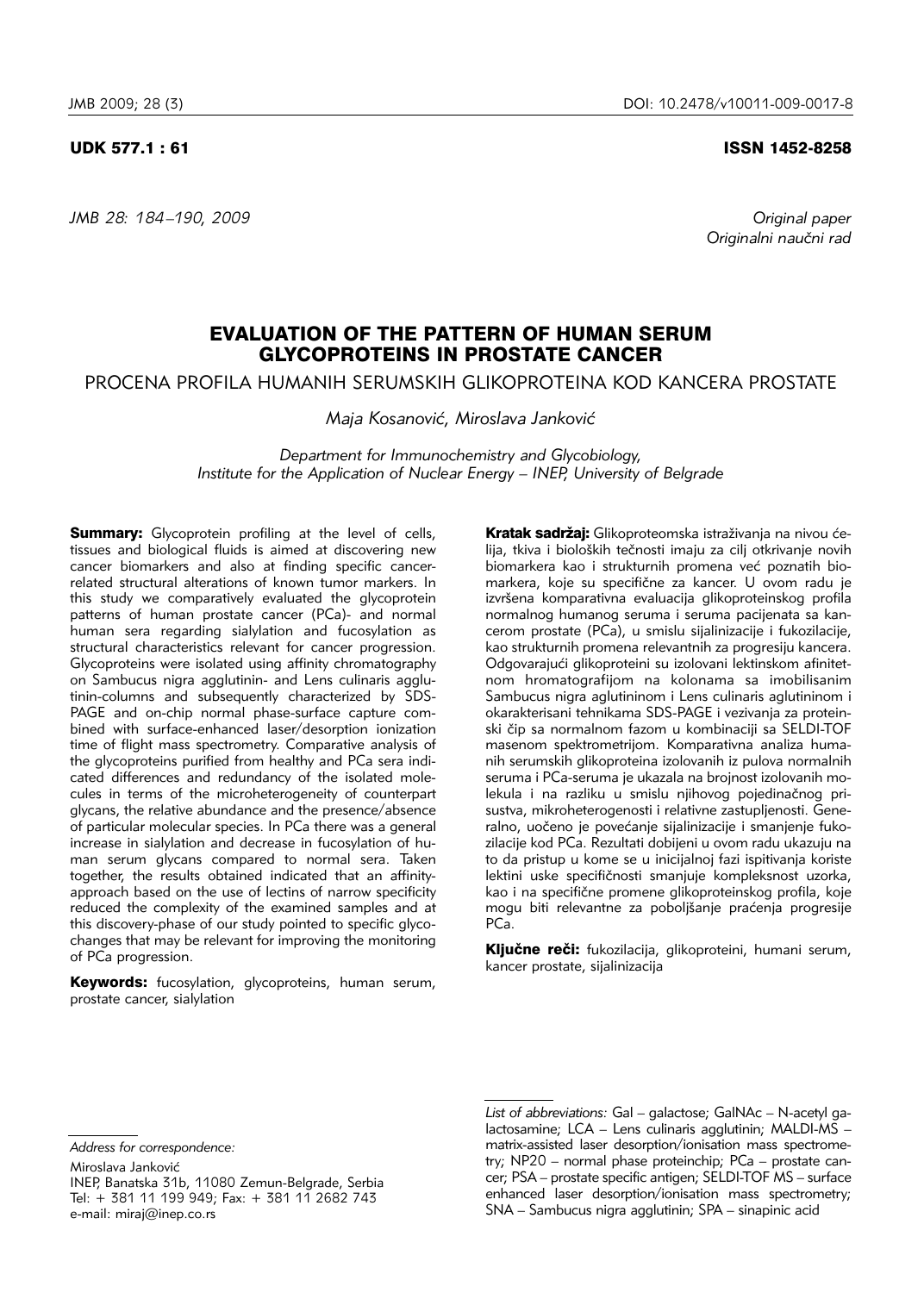## Introduction

Early detection of cancer and the monitoring of its progression and metastasis are of special biomedical importance (1). Among the experimental approaches used to deal with these issues, glycoprotein profiling at the level of cells, tissues and various biological fluids, including serum, is attracting growing attention (2). This relies on the fact that complex regulatory mechanisms in the biosynthesis of glycans are characteristically changed in all types of human cancer, resulting in the expression and secretion of aberrantly or incompletely glycosylated molecules or the appearance of completely new structures associated with both N- and O-linked glycans (3, 4). Thus, estimation of the serum concentration of glycoprotein tumor markers is widely used in clinical practice. The introduction of serum glycan profiling is aimed at the discovery of new biomarkers and also at finding specific cancer-related structural alterations of known tumor markers. This is expected to be more relevant for distinguishing between normal and pathological conditions than overall concentrations (2).

Thus, in prostate cancer, determination of prostate-specific antigen (PSA) and the free/total antigen ratio suffers from low sensitivity and specificity (5, 6). Improving the diagnostic potential by glycan profiling has been addressed in different basic and clinical examinations and special attention was paid to the Nlinked oligosaccharide chain of PSA (7, 8–10). The results obtained indicated lower overall glycosylation in PCa derived PSA, compared to normal PSA, as well as increased branching of N-glycans, and decreases in sialic acid, fucose and GalNAc content (7, 11, 12). In addition to PSA, other molecular markers of PCa are also glycosylated, but there are no systematic data on any structural changes in cancer (13). Serum glycan profiling has been achieved using highthroughput quantitative methods, such as MALDI-MS (14, 15).

As glycoproteins form a major part of the human serum proteome, their analysis is very complex and requires a combination of different experimental methods for the screening, selection, enrichment and purification or identification of differentially expressed components. In this experimental study we have evaluated comparatively the glycoprotein patterns of human prostate cancer (PCa)- and normal human sera using a combination of lectin-affinity chromatography and electrophoretic and on-chip normal phase surface profiling. The plant lectins, Sambucus nigra agglutinin I, specific for sialic acid  $\alpha$ 2,6 linked to Gal/GalNAc, and Lens culinaris agglutinin, specific for  $\alpha$ 1,6 core fucose, were used as affinity ligands in order to gain insight into the terminal sugar residues and core fucosylation as possible clinically relevant indicators. At the screening/discovery-phase of this study, the results obtained for PCa sera indicated distinct groups of glycoproteins exhibiting differences in abundance and/or microheterogeneity of their Nglycans in comparison to those present in normal sera.

#### Material and Methods

## *Reagents*

Affinity columns with immobilized plant lectins: Sambucus nigra agglutinin I (SNA I) and Lens culinaris agglutinin (LCA) were from Vector Laboratories (Burlingame, USA). Acrylamide, N, N'-bis-acrylamide and mannose (Man) were from Sigma (St. Louis, USA). Molecular mass electrophoresis markers Roti mark and Roti Black silver staining kit were purchased from Carl Roth GmbH&Co. (KG, Germany). ProteinChip NP20 (normal phase) array, sinapinic acid (SPA) and ProteinChip All-in-one Protein Standards II were from BioRad (Hercules, CA, USA). All other chemicals were reagent grade.

#### *Serum samples*

This study was carried out on archive specimens of sera from PCa patients and healthy individuals seen at INEP-Zemun, Serbia. PCa sera had PSA concentrations in the range of  $115-986 \mu g/L$ , while PSA levels in sera from healthy individuals were <0.1–0.6  $\mu$ g/L. Each group of sera was divided in two (n = 12 for PCa sera and  $n = 17$  for healthy sera), randomly, with no respect to age and patient treatment and four pools were formed (pools I and II of healthy sera and pool III and IV of PCa sera). The pools were used immediately or stored in aliquots at −20 °C until processed.

#### *Lectin-affinity chromatography*

Columns of the following immobilized plant lectins were employed for affinity chromatography of pooled human sera: SNA I (Sambucus nigra agglutinin I; bed volume – 5 mL) and LCA (Lens culinaris agglutinin; bed volume  $-$  3 mL). A common chromatographic scheme was applied to all columns according to the manufacturer's instructions. Sera (2 mL) were loaded on each column and, after 3 h incubation at room temperature (RT), fractions (1 mL) were collected. The unbound and the retarded fractions were eluted with binding buffer (0.05 mol/L PBS pH 7.2 for SNA I and 0.1 mol/L acetate buffer pH  $6.0$ , supplemented with 100 mmol/L CaCl<sub>2</sub>,  $MqCl<sub>2</sub>$  and MnCl<sub>2</sub> for LCA). The bound fractions were specifically eluted by the addition of competitive sugars: 0.1 mol/L lactose (for SNA) and 0.1 mol/L mannose (for LCA). Finally, the tightly bound fractions were eluted with low pH buffers: 0.3 mol/L lactose in 0.2 mol/L acetic acid (for SNA) and 0.2 mol/L acetic acid (for LCA). Elution was monitored by measuring the optical density at 280 nm of each fraction. For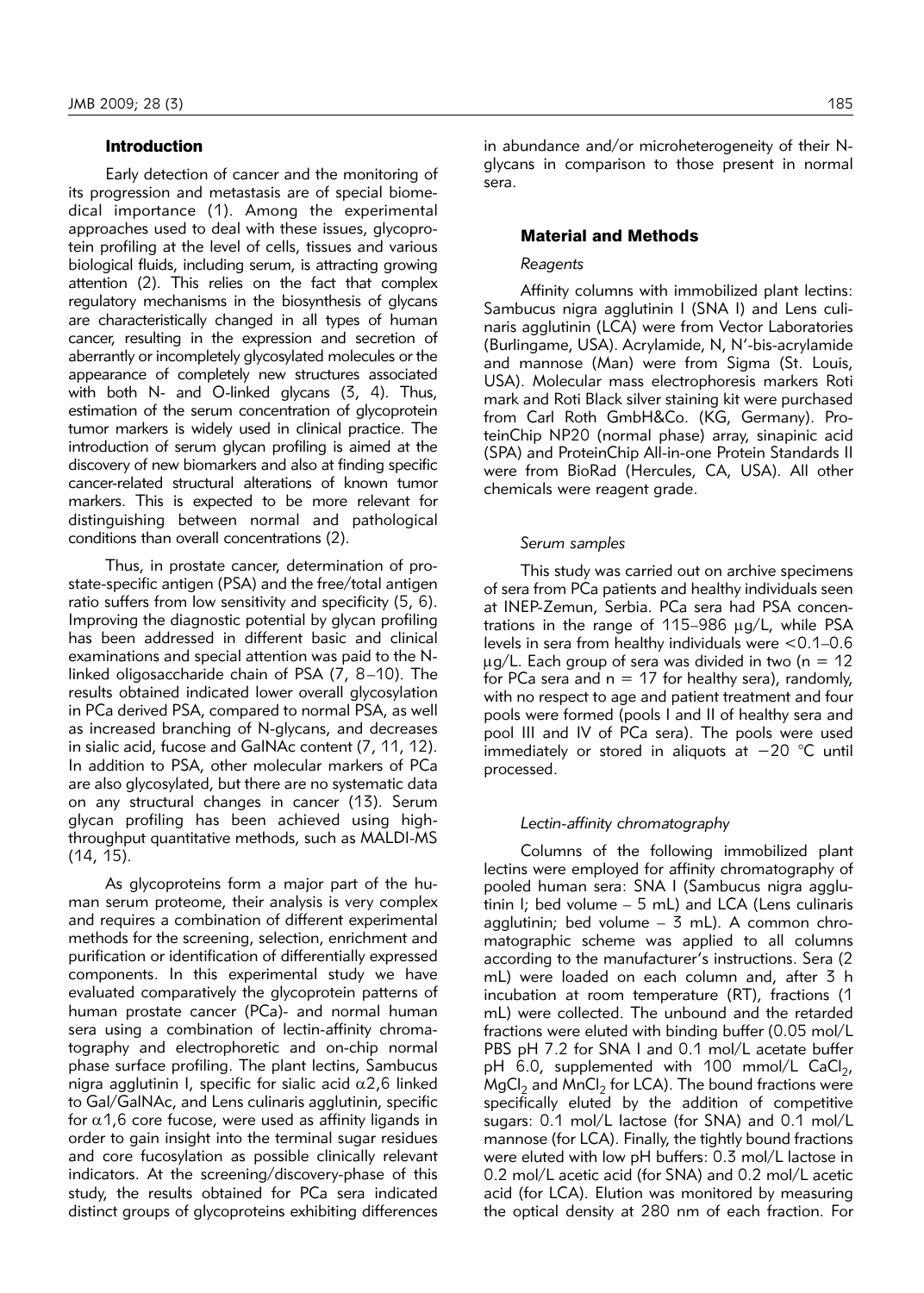each column, fractions eluted with competitive sugar were pooled as were the fractions eluted with low pH buffers. Each pool was concentrated by ultracentrifugation and stored in aliquots at −20 °C until further analysis.

#### *SDS-PAGE*

SDS-PAGE was performed on 10% separating gel and 3.75% stacking gel under reducing conditions (16). Proteins were stained using the Roti Black silver staining kit according to the manufacturer's instructions. The gel was calibrated with Roti-Mark molecular mass markers.

## *Profiling on normal phase, NP20, protein chip array*

A 5 µL aliquot of proteins isolated on lectinaffinity columns was applied on an NP20 ProteinChip array spot and allowed to air-dry at RT. The spots were then washed twice with  $5$   $\mu$ L 0.01 mol/L HEPES pH 7.5 followed by 5  $\mu$ L of deionized water. After complete drying, 1 µL of 50% sinapinic acid (in  $50/49.9/0.1%$  acetonitrile/dH<sub>2</sub>0/trifluoroacetic acid) was added to each spot, dried and then reapplied. All probes were done in duplicate.

Protein chip arrays were analyzed by surface enhanced laser desorption/ionization-time of flight mass spectrometry (SELDI-TOF MS) using the ProteinChip Reader, Series 4000, Personal edition (BioRad, USA). All spectra were acquired in 25 kV positive ion acquisition mode, a mass range of 2500–250000 kDa and with 255 laser shots/spot of 6000 nJ laser energy. Mass calibration was per formed with the ProteinChip All-in-one Protein Standards II. All spectra were analyzed using CiphergenExpress Software 3.0.

#### **Results**

## *Microheterogeneity of SNA-reactive human serum glycoproteins*

Electrophoretic patterns of SNA-reactive glycoproteins isolated by affinity chromatography from pooled human normal (healthy)- and PCa-sera are shown in *Figure 1*. Under the experimental conditions used, SNA-bound molecules were separated into a sugar-elutable fraction designated as SNA-NF1 and a low pH buffer elutable-fraction designated as SNA-NF2. On SDS-PAGE, similar electrophoretic patterns of SNA-NF1 and SNA-NF2 were observed in the range of 15 kD - 220 kD. This indicated microhetero geneity of particular molecular mass species in respect to sialic acid content (level of sialylation).

In contrast, SNA-reactive glycoproteins isolated from PCa-sera were much more abundant in the low



Figure 1 SDS-PAGE of human serum glycoproteins affinity-purified on an SNA-Sepharose 4B column.

Pooled human normal sera (N) and PCa-sera (C) were applied to the SNA-Sepharose 4B column, and the bound fraction was eluted with a) 0.1 mol/L lactose (fractions SNA-NF1 and SNA-CF1) and b) 0.3 mol/L lactose in 0.2 mol/L acetic acid (fractions SNA-NF2 and SNA-CF2). The isolated preparations were subjected to SDS-PAGE on 10% gel under reducing conditions. The proteins were stained with silver. The numbers indicate the molecular mass (kDa) of standard proteins used for gel calibration.

pH buffer-elutable fraction, SNA-CF2, than in the sugar-elutable fraction, SNA-CF1. Their patterns mainly corresponded to those seen with normal sera, suggesting increased sialylation of counterpart molecules as the main change, but the appearance of additional distinct molecular mass species in the regions of 15  $kD - 30$   $kD$  and  $> 150$   $kD$  was also observed.

## *Microheterogeneity of LCA-reactive human serum glycoproteins*

Electrophoretic patterns of LCA-reactive glycoproteins isolated by affinity chromatography from pooled human normal- and PCa-sera are shown in *Figure 2*. Normal sera LCA-bound molecules in the sugar-elutable fraction, LCA-NF1, gave a similar electrophoretic pattern to the low pH buffer-elutable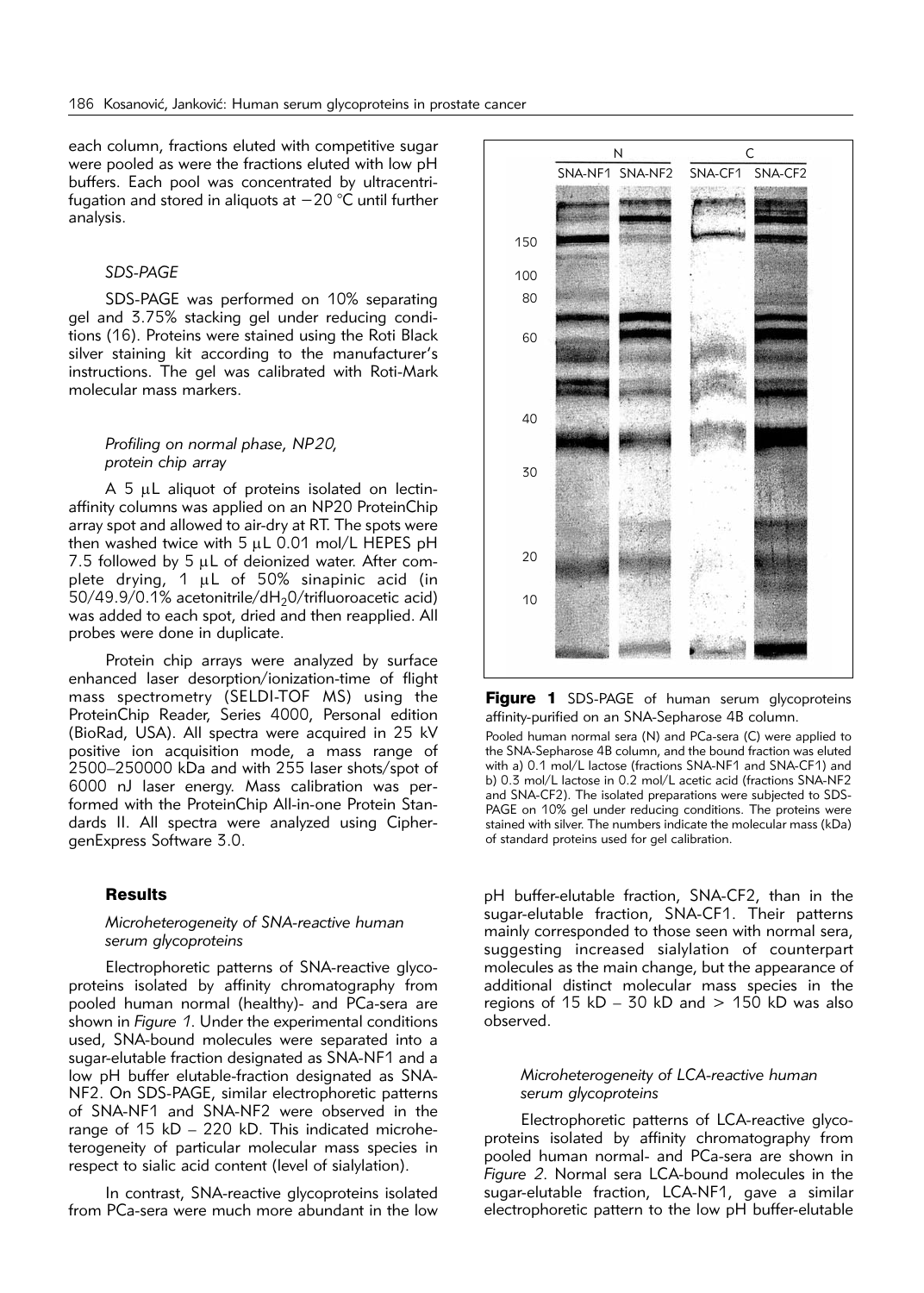

Figure 2 SDS-PAGE of human serum glycoproteins affinity-purified on an LCA-Sepharose 4B column.

Pooled human normal sera (N) and PCa-sera (C) were applied to the LCA-Sepharose 4B column, and the bound fraction eluted with a) 0.1 mol/L mannose (fractions LCA-NF1 and LCA-CF1) and b) 0.2 mol/L acetic acid (fractions LCA-NF2 and LCA-CF2). The isolated preparations were subjected to SDS-PAGE on a 10% gradient gel under reducing conditions. The proteins were stained with silver. The numbers indicate the molecular mass (kDa) of standard proteins used for gel calibration.

fraction, LCA-NF2. The main difference was seen in the relative abundance of molecular species in the range 20 kD to 80 kD, which was greater in LCA-NF1. Compared to this, LCA-reactive glycoproteins from PCa-sera were even more abundant in the sugar-elutable fraction, LCA-CF1, than in the low pH buffer elutable fraction, LCA-CF2, suggesting a decrease in core fucosylation especially associated with molecular mass species in the same range as that observed for normal-sera isolated glycoproteins.

## *NP20 profiling of affinity purified SNAand LCA-human serum glycoproteins*

The isolated glycoprotein fractions from normaland PCa-sera were additionally characterized on normal phase protein chip arrays combined with SELDI-TOF detection. The corresponding spectra in

Generally, the patterns obtained by mass spectrometry could be correlated with the corresponding electrophoretic patterns. However, mass spectrometry is more sensitive for the detection of low abundant species and resolution of species with close molecular masses, resulting in more comprehensive profiles. Thus, the main differences found were more abundant 40–150 kD SNA-reactive molecular species and more abundant 50–150 kD LCA-reactive molecular species in PCa-sera than in normal sera.

## Discussion

Comparative analysis of affinity-purified human serum glycoproteins from healthy and PCa sera indicated differences and redundancy of isolated molecules in terms of: 1) microheterogeneity of counterpart glycans, 2) their relative abundance and 3) the presence/absence of particular molecular species.

Microheterogeneity regarding the level of sialylation (sialic acid content) resulted in separation into two distinct equally abundant fractions in healthy sera. This was found to change in PCa, where the increase of SNA-CF2 indicated a marked increase in sialylation. Concerning fucosylated glycoproteins, intrinsic microheterogeneity at the level of the same molecular species was inverse when compared to sialylation i.e*.* the total amount of fucosylated species was significantly decreased in both the sugar- and low pH buffer-elutable fractions, especially in the former.

Thus, efficient enrichment of particular glycosylated molecules and visualization of the corresponding molecular mass patterns were achieved by the methods employed. Besides the changes in microheterogeneity, the electrophoretic patterns also revealed the presence/absence of particular species in the distinct molecular mass ranges associated with both SNA- and LCA-reactive glycoproteins. They were assessed by NP20 profiling based on mass spectrometry detection, which enabled the resolution of subtle differences in diversity/abundance between the two groups of samples. Molecular species in the range 40–150 kD were observed as potentially relevant for differentiating between PCa and normal sera.

Taken together, the results obtained indicate that an affinity-approach based on the use of lectins of narrow specificity reduces the complexity of samples. At this discovery-phase of our study they pointed to glyco-changes that may be relevant for monitoring PCa progression. This justifies directing further work towards verification of the presented data on a much higher number of individual samples in order to evaluate their potential as biomarkers.

The documented changes in sialylation and fucosylation at the time of advanced PCa are in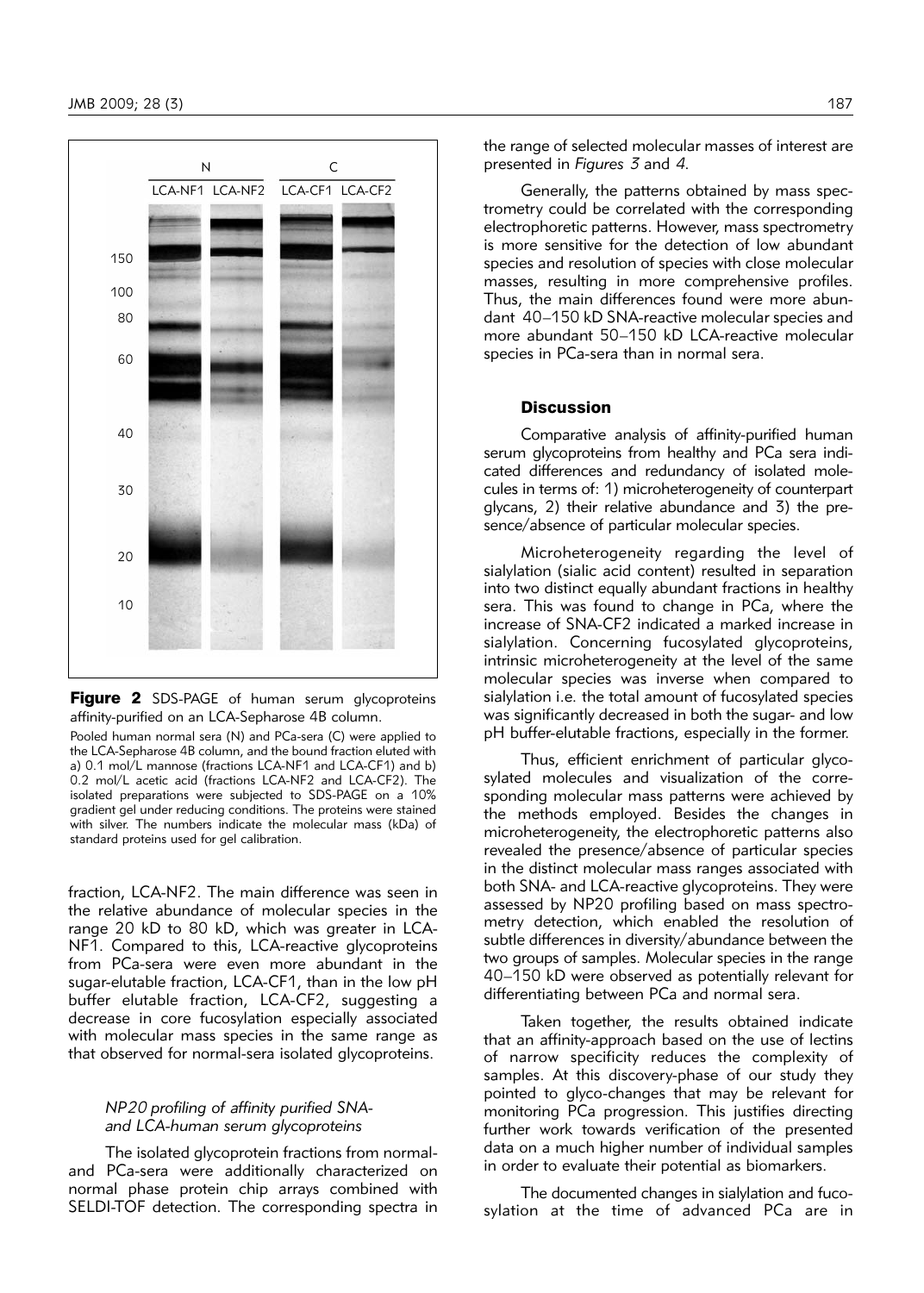

**Figure 3** Normal phase (NP20) protein chip profiling of affinity-purified SNA-binding from human sera.

Affinity-purified glycoproteins from normal (N) and PCa human sera (C) eluted from the SNA-column with competitive sugar (SNA-NF1 and SNA-CF1) and with low pH buffer (SNA-NF2 and SNA-CF2) were applied to a normal phase (NP20) protein chip array and processed as indicated in Material and Methods. A surface enhanced laser desorption/ionization-time of flight (SELDI-TOF) mass spectrum was acquired in ion positive mode at 25 kV and analyzed using CiphergenExpress Software 3.0. Calibration was performed with ProteinChip All-in-one Protein Standards II. Molecular mass ranges: A) 30–100 kD, B) 100–250 kD.



**Figure 4** Normal phase (NP20) protein chip profiling of LCA-binding glycoproteins from human sera.

Affinity-purified glycoproteins from normal (N) and PCa human sera (C) eluted from LCA-column with competitive sugar (LCA-NF1 and LCA-CF1) and with low pH buffer (LCA-NF2 and LCA-CF2) were applied to a normal phase (NP20) protein chip array and processed as indicated in Material and Methods. A surface enhanced laser desorption/ionization-time of flight (SELDI-TOF) mass spectrum was acquired in ion positive mode at 25 kV and analyzed using CiphergenExpress Software 3.0. Calibration was performed with ProteinChip All-in-one Protein Standards II. Molecular mass ranges: A) 10–50 kD, B) 50–250 kD.

agreement with the general changes observed in other types of reproductive tract cancers (3, 17). They also point to possible changes in the activity/ expression of enzymes involved in glycosylation processes, both glycosyltransferases and glycosidases (18, 19). In general, the glycophenotype of PCa is, among other changes, associated with an increase of sialic acid in cancerous tissue compared to normal tissue and may differentiate clearly between tumor cell sublines (20, 21). In addition, it was found that human prostatic carcinoma cell lines differ in the expression of fucosyltransferases and accordingly in the presence of fucosylated epitopes, such as ABO and Lewis antigens  $(17, 22, 23)$ . At the level of specified PCa markers examined so far, changes in sialylation and fucosylation were observed in prostatespecific antigen as well as in fibronectin  $(24, 25)$ .

Generally, distinct tissue components are surrounded by an increased concentration of serum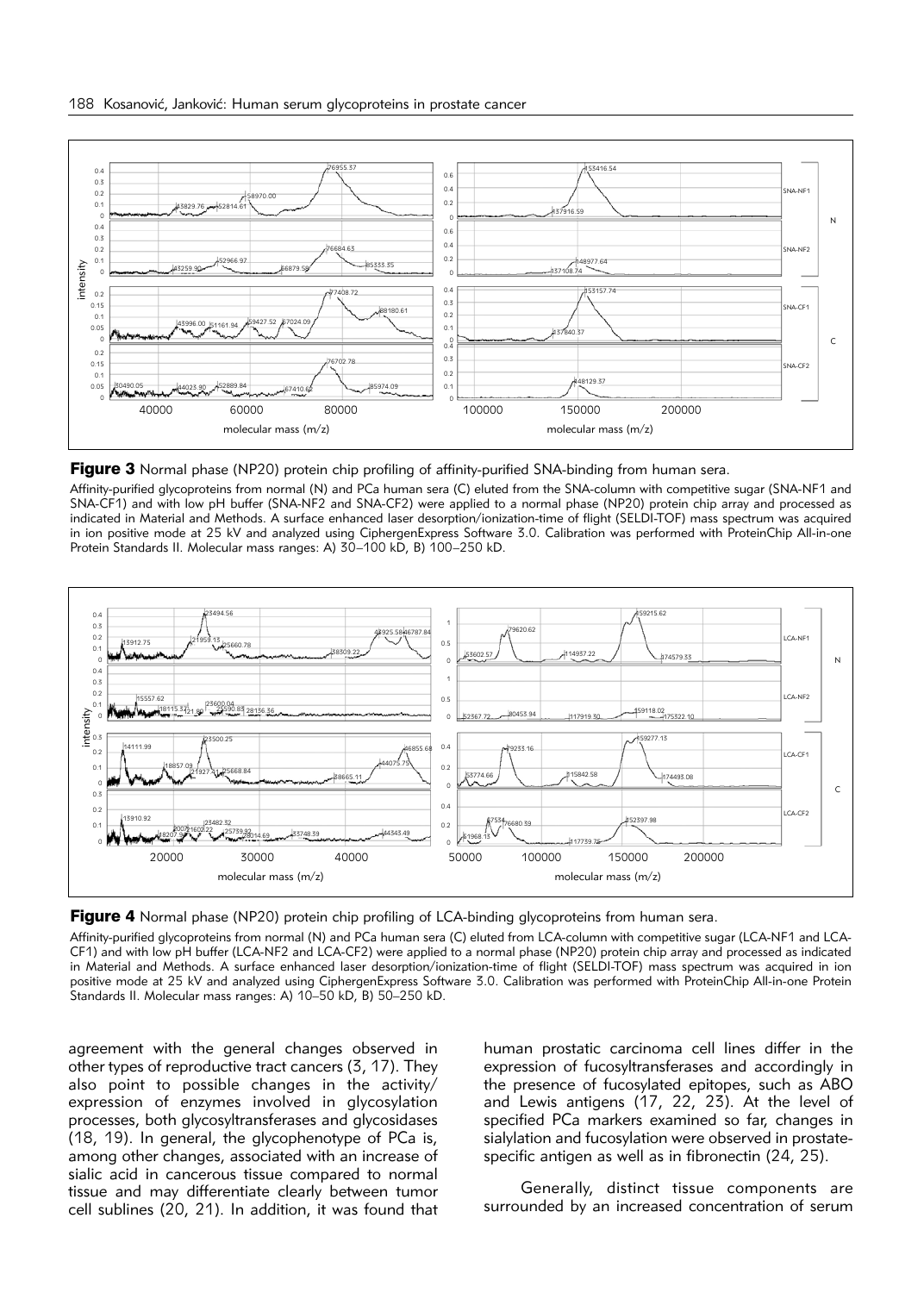proteins which also passively filter into tissue fluids (26). Thus, besides tumor marker potential, human serum glycoproteins could possibly affect cell metastatic spread, which is a complex multi-step process related to tumor attachment, survival in the circulation, adhesion and invasion. Starting from the results obtained, it seems rational to explore human

#### References

- 1. Ullah MF, Aatif M. The footprints of cancer development: Cancer biomarkers. Cancer Treat Rev 2009; 35: 193–200.
- 2. Taniguchi N, Hancock W, Lubman DM, Rudd PM. The second golden age of glycomics: from functional glycomics to clinical applications. J Proteome Res 2009; 8: 425–6.
- 3. Brockhausen I. Kuns W, eds. Glycoproteins and Human Disease. Hidelberg: Medical Intelligence Unit, Springer; 1997.
- 4. Dennis JW, Granovsky M, Warren CE. Glycoprotein glycosylation and cancer progression. Biochim Biophys Acta 1999; 1473: 21–34.
- 5. Duffy MJ. Clinical uses of tumor markers: a critical review. Crit Rev Clin Lab Sci 2001; 38: 225–62.
- 6. Shariat SF, Scardino PT, Lilja H. Screening for prostate cancer: an update. Can J Urol 2008; 15: 4363–74.
- 7. Sumi S, Arai K, Kitahara S, Yoshida K. Serial lectin affinity chromatography demonstrates altered asparaginelinked sugar-chain structures of prostate-specific antigen in human prostate carcinoma. J Chromatogr B Biomed Sci Appl 1999; 727: 9–14.
- 8. Peracaula R, Tabarés G, Royle L, Harvey DJ, Dwek RA, Rudd PM, De Llorens R. Altered glycosylation pattern allows the distinction between prostate-specific antigen (PSA) from normal and tumor origins. Glycobiology 2003; 13: 457–70.
- 9. Janković MM, Kosanović MM. Glycosylation of urinary prostate-specific antigen in benign hyperplasia and cancer: assessment by lectin-binding patterns. Clin Biochem 2005; 38: 58–65.
- 10. White KY, Rodemich L, Nyalwidhe JO, Comunale MA, Clements MA, Lance RS, Schellhammer PF, Mehta AS, Semmes OJ, Drake RR. Glycomic characterization of prostate-specific antigen and prostatic acid phosphatase in prostate cancer and benign disease seminal plasma fluids. J Proteome Res 2009; 8: 620–30.
- 11. Okada T, Sato Y, Kobayashi N, Sumida K, Satomura S, Matsuura S, Takasaki M, Endo T. Structural characteristics of the N-glycans of two isoforms of prostatespecific antigens purified from human seminal fluid. Biochim Biophys Acta 2001; 1525: 149–60.
- 12. Tabarés G, Radcliffe CM, Barrabés S, Ramírez M, Aleixandre RN, Hoesel W, Dwek RA, Rudd PM, Peracaula R, De Llorens R. Different glycan structures

serum glycoproteins further, as a biological system for the definition of tools and targets for PCa cancer management from both clinical and basic aspects.

*Acknowledgement:* This work was supported by the Ministry of Science and Technological Development of the Republic of Serbia, project code 143048.

in prostate-specific antigen from prostate cancer sera in relation to seminal plasma PSA. Glycobiology 2006; 16: 132–45.

- 13. Troyer DA, Mubiru J, Leach RJ, Naylor SL. Promise and challenge: Markers of prostate cancer detection, diagnosis and prognosis. Dis Markers 2004; 20 (2): 117–28.
- 14. Kyselova Z, Mechref Y, Al Bataineh MM, Dobrolecki LE, Hickey RJ, Vinson J, Sweeney CJ, Novotny MV. Alterations in the serum glycome due to metastatic prostate cancer. J Proteome Res 2007; 6: 1822–32.
- 15. Jung K, Cho W, Regnier FE. Glycoproteomics of plasma based on narrow selectivity lectin affinity chromatography. J Proteome Res 2009; 8: 643–50.
- 16. Laemmli UK. Cleavage of structural proteins during the assembly of the head of bacteriophage T4. Nature 1970 Aug 15; 227 (5259): 680–5.
- 17. Janković M, Kosanović M, Milutinović B. Glycans as a target in the detection of reproductive tract cancers. Journal Med Biochem 2008; 27: 17–29.
- 18. Yazawa S, Madiyalakan R, Izawa H, Asao T, Furukawa K, Matta KL. Cancer-associated elevation of alpha(1- 3)-L-fucosyltransferase activity in human serum. Cancer 1988; 62: 516–20.
- 19. Miyagi T, Wada T, Yamaguchi K, Hata K. Sialidase and malignancy: a minireview. Glycoconj J 2004; 20: 189–98.
- 20. Arenas MI, Romo E, De Gaspar I, De Bethencourt FR, Sánchez-Chapado M, Fraile B, Paniagua R. A lectin histochemistry comparative study in human normal prostate, benign prostatic hyperplasia, and prostatic carcinoma. Glycoconj J 1999; 16: 375–82.
- 21. Abel PD, Foster CS, Tebbutt S, Williams G. Differences in expression of oligosaccharide determinants by phenotypically distinct sublines of the Dunning 3327 rat prostate cancer. J Urol 1990; 144: 760–5.
- 22. Mårtensson S, Bigler SA, Brown M, Lange PH, Brawer MK, Hakomori S. Sialyl-Lewis(x) and related carbohydrate antigens in the prostate. Hum Pathol 1995; 26: 735–9.
- 23. Chandrasekaran EV, Chawda R, Locke RD, Piskorz CF, Matta KL. Biosynthesis of the carbohydrate antigenic determinants, Globo H, blood group H, and Lewis b: a role for prostate cancer cell alpha1,2-L-fucosyltransferase. Glycobiology 2002; 12: 153–62.